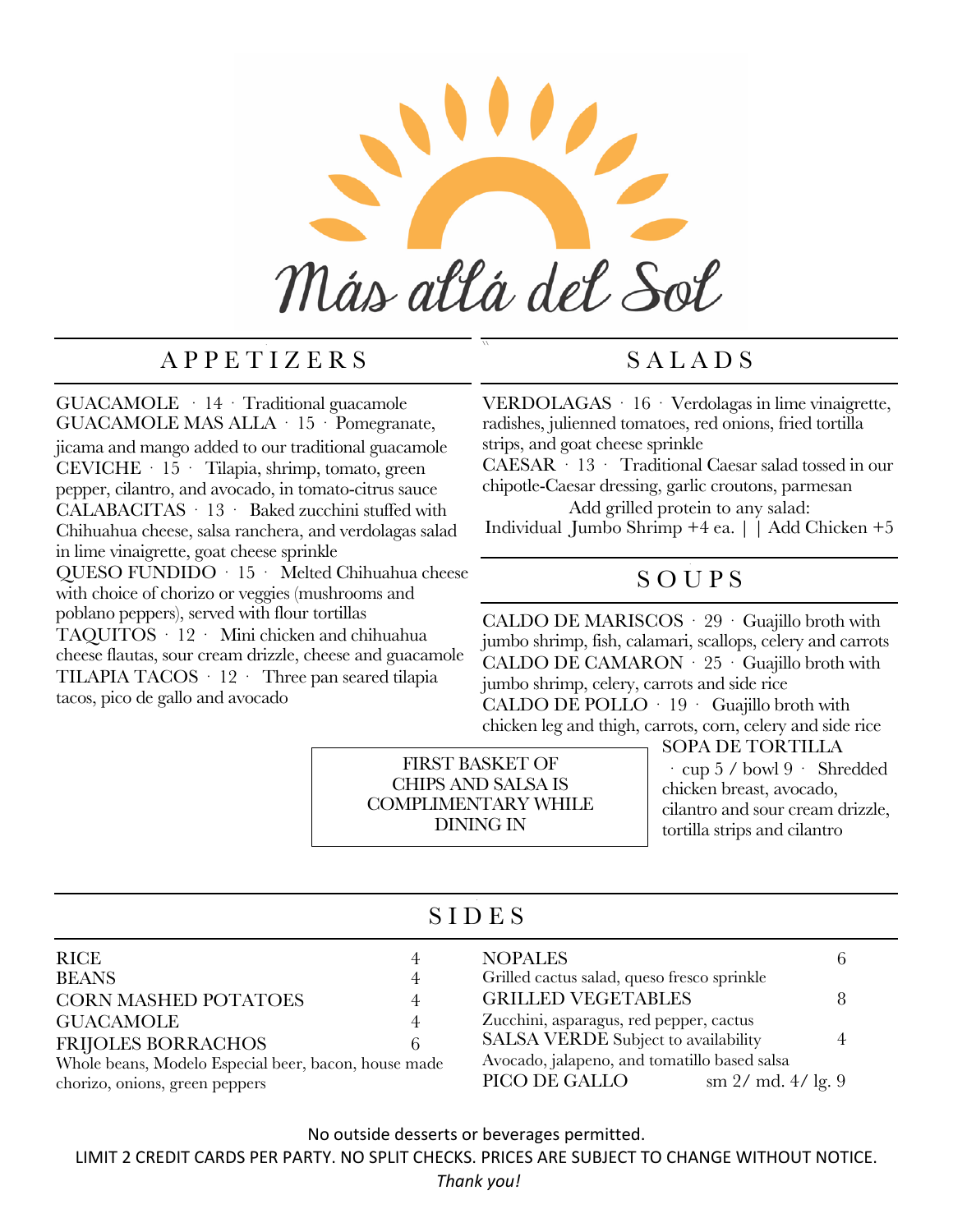## M A I N D I S H E S

## S E A F O O D

CARNE MAS ALLA DEL SOL \* · 38 ·

Grilled skirt steak served over a chile morita-tomato sauce, frijoles borrachos, pan-seared panela cheese, fried cebollitas, avocado relish

TAMPIQUEÑA \* · 38 · Our signature grilled skirt steak, cheese enchilada suiza, guacamole, sour cream drizzle, rice, beans and salad

COSTILLAS · 27 · Roasted baby back ribs in a chile ancho, pineapple and tequila sauce, grilled jicama, pineapple, and cactus, corn mashed potatoes

LAMB SHANK · 27 · Braised, fallen off the bone lamb shank in tomato-chipotle broth, corn mashed potatoes, and verdolagas

CHILE RELLENO · 23 · Queso panela stuffed roasted poblano pepper, topped with salsa ranchera, rice and beans

POLLO EN MOLE  $\cdot$  25  $\cdot$  Our family's recipe, chicken leg and thigh cooked in our homemade mole, served on a tamal nejo, sesame seed garnish, side of rice

VEGGIE PLATTER · 18 · Grilled cactus, red pepper, zucchini, asparagus, and pan-seared panela cheese over a chipotle-tomato sauce and Spanish white rice

Add grilled protein:

Individual Jumbo Shrimp +4 ea. | | Add Chicken +5

# C O M B I N A T I O N S

CARNE ASADA Y CHILE RELLENO \* · 32 ·

Grilled skirt steak and queso panela stuffed poblano pepper with salsa ranchera, rice, beans and salad CARNE ASADA Y CAMARONES \*· 32 · Grilled skirt steak and three jumbo grilled shrimp al chipotle, verdolagas salad and white rice

HUACHINANGO ALA VERACRUZANA · market· Whole pan-fried red snapper, jalapeños, onion, tomato, cilantro and Spanish olives sautéed in salsa Ranchera, rice and house salad in lime vinaigrette

HUACHINANGO AL MOJO DE AJO · market· Whole pan-fried red snapper in a light garlic butter, with rice and house salad in lime vinaigrette

SALMON \*· 28 · Grilled Atlantic salmon, sautéed asparagus, zucchini, red pepper, and squash blossoms, roasted tomato-habanero sauce drizzle, avocado relish

CAMARONES CON VERDOLAGAS · 28 · Sautéed jumbo shrimp in a light garlic butter, Spanish white rice, sautéed verdolagas, corn, tomatoes and onions, manzanoradish relish

CAMARONES AL CHIPOTLE · 28 · Jumbo shrimp in a creamy chipotle sauce, Spanish white rice, and grilled cactus salad

CAMARONES AL MOJO DE AJO · 28 · Jumbo shrimp in light garlic butter, served with rice and salad

### D I N N E R S

All served with rice, and beans, on corn tortillas

FAJITAS Sautéed strips of your choice of protein with tomatoes, green peppers, onions and mushrooms

de Asada · 29 · de Pollo · 25 ·

Vegetarianas (Zucchini and asparagus) · 19 ·

 $ENCHILADAS \cdot 21$  Three enchiladas in your choice of *one* sauce and stuffed with *one* protein, baked chihuahua cheese, and sour cream

*Sauce* : Suiza (tomato), Verde (tomatillo) or Mole (+2) *Protein* : Steak (+2), chicken, cheese or veggie (spinach and mushrooms)

TACOS DE ASADA  $\cdot$  20  $\cdot$  Three steak tacos, lettuce, tomato, sour cream and fresh cheese

FLAUTAS DE POLLO · 19 · Lightly drizzled with sour cream, fresh cheese and guacamole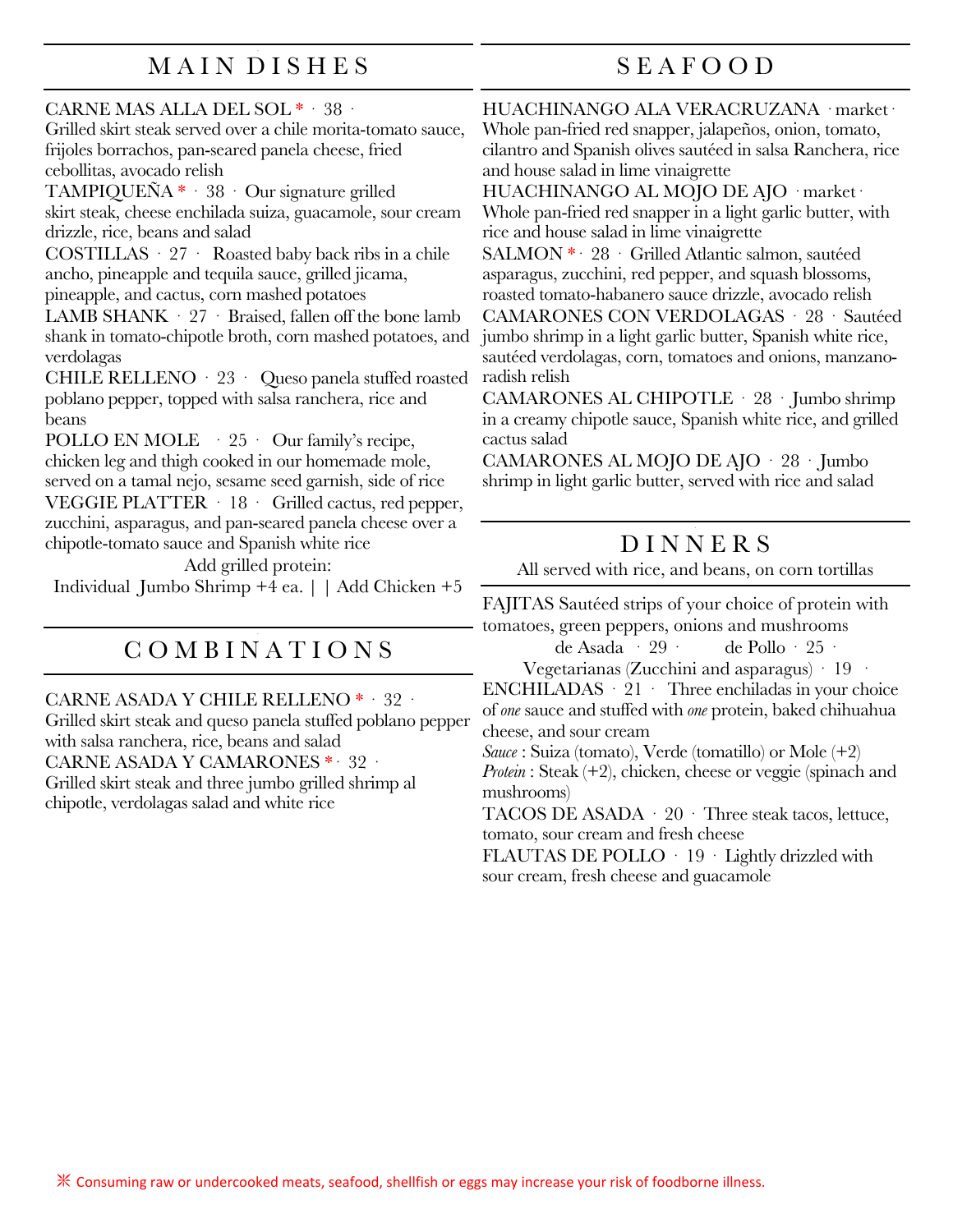#### M A R G A R I T A S

glass · pitcher

| DE LA CASA Destilador tequila, orange liqueur, fresh lime, organic agave                         | -60   |
|--------------------------------------------------------------------------------------------------|-------|
| MANGO PIQUIN Destilador tequila, orange liqueur, mango puree, basil, fresh lime, organic agave   | 14 65 |
| CON HUMO Oro de Oaxaca Mezcal, Destilador tequila, orange liqueur, fresh lime, organic agave     | 14 65 |
| GRANADA Y NARANJA Destilador tequila, orange liqueur, orange marmalade, pom juice, fresh lime 14 | - 65  |
| MORA Y PIÑA Blueberry-pineapple infused tequila, orange liqueur, fresh lime, organic agave       | -65   |
| PISCO Pisco Porton, orange liqueur, fresh lime, organic agave                                    | 14 65 |

#### ASK ABOUT OUR FLAVOR OF THE DAY!

T E Q U I L A

|                                           |    |                |    | Blanco   Reposado   Añejo   Extra Añejo |  |
|-------------------------------------------|----|----------------|----|-----------------------------------------|--|
| Corazon                                   | 10 |                |    |                                         |  |
| Corralejo                                 | 11 | 12             |    |                                         |  |
| Herradura                                 | 10 | 12             | 14 |                                         |  |
| Don Julio                                 | 11 | 12             | 14 | 29                                      |  |
| Don Julio 70                              |    |                | 18 |                                         |  |
| Patron                                    | 11 | 13             | 16 |                                         |  |
| Casa Amigos                               | 11 | 12             |    |                                         |  |
| Centenario                                |    | 11             | 13 |                                         |  |
| Hacienda Vieja                            |    | 10             |    |                                         |  |
| Hornitos                                  |    | 10             |    |                                         |  |
| Cazadores                                 |    | 11             |    |                                         |  |
| Maracame                                  | 11 | 12             | 14 |                                         |  |
| Espolon                                   | 10 | 12             |    |                                         |  |
| El Milagro Reserve                        | 11 | 13             | 17 |                                         |  |
| <b>Tres Generaciones</b>                  | 11 | 12             | 14 |                                         |  |
| Clase Azul                                | 14 | 22             | 85 | 230                                     |  |
| 1800                                      |    | 14             |    |                                         |  |
| Cabo Wabo                                 |    |                | 14 |                                         |  |
| Siembra Valles Ancestral <i>Blanco</i> 17 |    |                |    |                                         |  |
|                                           |    | <b>FLIGHTS</b> |    |                                         |  |
| REPOSADO · 16 · 1800, Herradura, Maracame |    |                |    |                                         |  |
| CLASE AZUL · 45 · Blanco, Reposado, Añejo |    |                |    |                                         |  |

#### M E Z C A L

| Monte Alban – Espadin – Oaxaca                     | 11 |
|----------------------------------------------------|----|
| El Buho $-$ Espadin $-$ Oaxaca                     | 11 |
| Del Maguey Vida – Espadin Oaxaca                   | 12 |
| $Pelotón - Papalote - Guerrero$                    | 13 |
| $Xicala-Espadin-Oaxaca$                            | 13 |
| Metiche – Espadin – San Luis Potosi                | 14 |
| Legendario – Cenizo – Durango                      | 14 |
| Mal Bien $-$ Papalote $-$ Guerrero                 | 15 |
| Don Mateo de la Sierra Pechuga – Michoacan         | 17 |
| Mezcales de Leyenda – Espadin – Oaxaca             | 16 |
| Los Amantes $Blanco$ – Espadin – Oaxaca            | 15 |
| Los Amantes $\mathit{Reposado}$ - Espadin - Oaxaca | 16 |
| Los Amantes $A\tilde{n}ejo$ – Espadin – Oaxaca     | 19 |
| Mezonte Raicilla Japo — Jalisco                    | 20 |
|                                                    |    |

#### **FLIGHTS**

OAXACA · 15 · Oro de Oaxaca, Buho, Del Maguey MEXICO · 18 · Don Mateo de la Sierra Michoacan, Mezcales de Leyenda Oaxaca, Mal Bien Guerrero LOS AMANTES · 18 · Blanco, Reposado, Añejo

PREMIUM MARGARITA  $\cdot$  + 3.5  $\cdot$  Your choice of tequila or mezcal, Cointreau, fresh lime, organic agave

### C O C K T A I L S

GUAJILLO MICHELADA  $\cdot$  9  $\cdot$  Modelo Especial, guajillo and chile ancho puree, fresh lime SANGRIA · glass 9 pitcher 36 · House red sangria and fresh fruit CANTARITO · 13 · Hacienda Vieja Reposado, fresh lime, freshly-squeezed orange, grapefruit Jarrito PIÑA AHUMADA · 13 · Xicala Mezcal, pineapple-coconut pulque, fresh lime, pineapple POMEGRANATE SOUR · 13 · La Pinta Pom. Liqueur, house tequila, Pulque, lemon, agave, Angostura bitters PALOMA · 12 · House blanco tequila, fresh lime, grapefruit Jarrito, club soda ROMERITO · 13 · Quiereme Mucho Mezcal, chile serrano, rosemary syrup, fresh lime BASIL SMASH · 12 · Tito's Vodka, St. Germain Elderflower liqueur, basil, fresh lemon, agave MOJITO · 11 · House rum, mint, fresh lime, cane sugar, club soda, Sprite POMEGRANATE MOJITO · 13 · La Pinta Pom. Liqueur, house rum, mint, fresh lime, cane sugar, club soda PULQUE-WHISKEY SOUR · 13 · Old Overholt whiskey, Pulque, tamarind, fresh lemon, old-fashioned bitters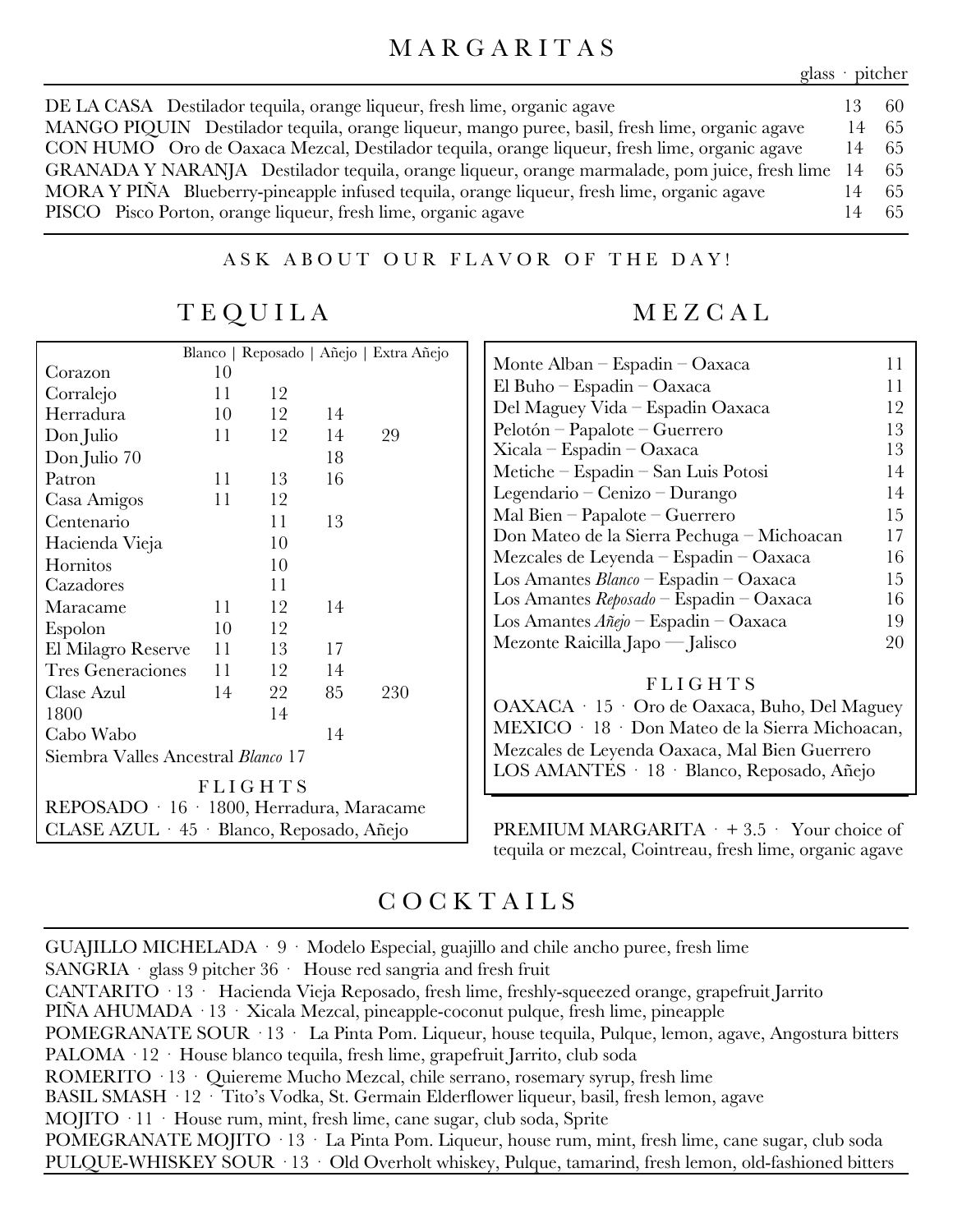# V I N O B L A N C O

|                                                                                  | glass   | bottle |
|----------------------------------------------------------------------------------|---------|--------|
| Dibon Cava Brut Reserve · Barcelona, Spain                                       | 9       | 36     |
| Weingut Stadt Kremstal Gruner Veltliner · Wachau, Austria                        | $\perp$ | 44     |
| Chateau Grand Traverse Dry Riesling · Michigan, United States                    | Ħ       | 44     |
| Zenato Pinot Grigio · Veneto, Italy                                              | 10      | 40     |
| Monte Xanic Sauvignon Blanc · Valle de Guadalupe, Baja California, Mexico        | 13      | 52     |
| Boen Chardonnay · Santa Lucia Highlands, California                              | 13      | 52     |
| Lechuza Stainless Steel Chardonnay · Valle de Guadalupe, Baja California, Mexico | L 5     | 60     |

# V I N O R O S A D O

| Santo Tomas Grenache Rose · Valle de San Vicente, Baja California, Mexico       | -52 |
|---------------------------------------------------------------------------------|-----|
| Vena Cava Extra Brut Rose · Valle de Guadalupe, Baja California, Mexico         | 90  |
| 83% Barbera, 6.5% Chardonnay, 6% Sauvignon Blanc, 3% Chenin Blanc, 1.5% Viogner |     |

# VINO ROJO

| Elouan Pinot Noir Oregon, United States                                                  | 13 | 52 |
|------------------------------------------------------------------------------------------|----|----|
| Catena Vista Flores Malbec · Mendoza, Argentina                                          | 11 | 44 |
| Santo Tomas Mision Tinto · Valle de Santo Tomas, Baja California, Mexico                 | 12 | 48 |
| Catena Cabernet Sauvignon · Mendoza, Argentina                                           | 12 | 48 |
| Paso a Paso Tempranillo · Castilla La Mancha, Spain                                      | 10 | 40 |
| Monte Xanic Cabernet Merlot · Valle de Guadalupe, Baja California, Mexico                | 13 | 52 |
| 50% Cabernet Sauvignon, 50% Merlot                                                       |    |    |
| La Carrodilla Canto de Luna <i>organic</i> · Valle de Guadalupe, Baja California, Mexico | 14 | 56 |
| 70% Tempranillo, 20% Shiraz, 10% Cabernet Sauvignon                                      |    |    |
| Madera 5 Tempranillo Cabernet · Valle de San Vincente, Baja California, Mexico           | 15 | 60 |
| 60% Tempranillo, 40% Cabernet Sauvignon                                                  |    |    |
| Hacienda Guadalupe El Caporal · Valle de Guadalupe, Baja California, Mexico              |    | 60 |
| 50% Nebbiolo, 25% Cabernet Sauvignon, 25% Merlot                                         |    |    |
| Cava Maciel Alba Cabernet Sauvignon · Valle de Guadalupe, Baja California, Mexico        |    | 60 |
| Cava Maciel Via Lactea Merlot · Valle de Guadalupe, Baja California, Mexico              |    | 60 |
| Cava Maciel Apogeo Nebbiolo · Valle de Guadalupe, Baja California, Mexico                |    | 65 |
|                                                                                          |    |    |

# N O N – A L C O H O L I C

| $\cdot$ DRAFT $\cdot$ 6 $\cdot$<br>Corona - Modelo - Negra Modelo - Pacifico<br>Corona Premier | Jarritos<br>Tamarind, Mandarin, Grapefruit, Lime, Tutti Frutti, Pineapple,<br>Sangria                                | 4   |
|------------------------------------------------------------------------------------------------|----------------------------------------------------------------------------------------------------------------------|-----|
|                                                                                                | Mexican Coca Cola                                                                                                    | 4.5 |
| $-BOTTLE - 6$                                                                                  | Fountain                                                                                                             | 3.5 |
| Bohemia - Corona Familiar - Corona Light                                                       | Coke, Diet Coke, Sprite, Ginger Ale, Lemonade                                                                        |     |
| Dos Equis - Victoria                                                                           | San Pellegrino                                                                                                       | 3.5 |
| $\cdot$ DOMESTIC $\cdot$ 4 $\cdot$<br>Miller Lite - Sharps Non-Alcoholic                       | Horchata                                                                                                             | 4.5 |
|                                                                                                | Jamaica                                                                                                              | 4.5 |
|                                                                                                | Rishi Summer Lemon Organic Iced Tea                                                                                  | 4.5 |
|                                                                                                | Café con Canela                                                                                                      | 4   |
|                                                                                                | The Coffee and Tea Exchange's locally roasted Fair Trade Organic Mexican<br>coffee brewed with house ground cinnamon |     |